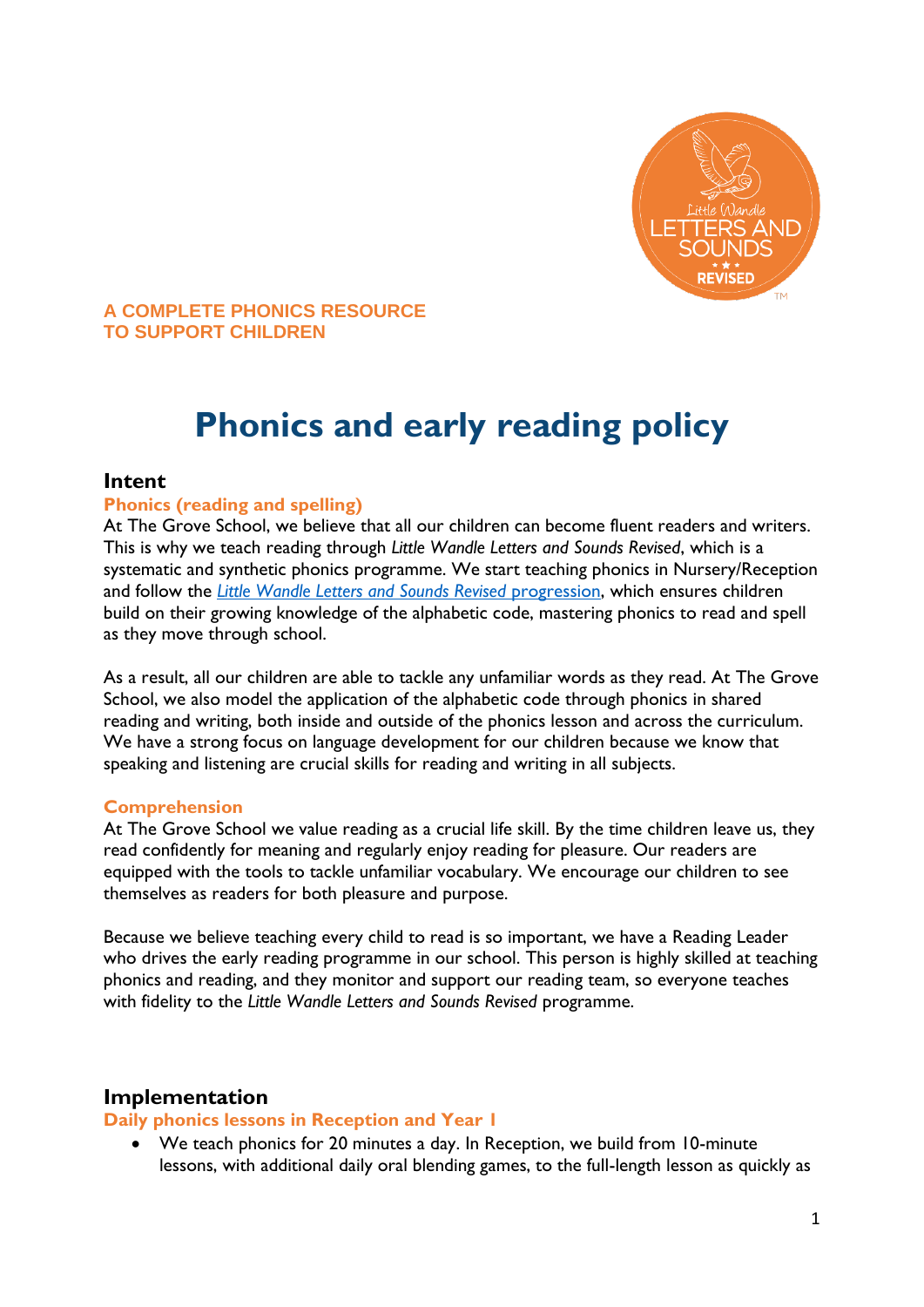possible. Each Friday, we review the week's teaching to help children become fluent readers.

- Children make a strong start in Reception: teaching begins in Week 2 of the Autumn term.
- We follow the *[Little Wandle Letters and Sounds Revised](https://wandlelearningtrust.sharepoint.com/sites/WTSA2/Shared%20Documents/Forms/AllItems.aspx?csf=1&web=1&e=dA5Kg8&cid=c07c4b6e%2D7eff%2D4834%2Db0a2%2De34e77f1195a&FolderCTID=0x0120002B68E4606EDEEB42917E483D1520364F&id=%2Fsites%2FWTSA2%2FShared%20Documents%2FLetters%20and%20Sounds%2FLetters%20and%20Sounds%20Revised%2FSigned%20off%20files%2FProgramme%20Overview%5FReception%20and%20Year%201%2Epdf&parent=%2Fsites%2FWTSA2%2FShared%20Documents%2FLetters%20and%20Sounds%2FLetters%20and%20Sounds%20Revised%2FSigned%20off%20files)* expectations of progress:
	- o Children in Reception are taught to read and spell words using Phase 2 and 3 GPCs, and words with adjacent consonants (Phase 4) with fluency and accuracy.
	- o Children in Year 1 review Phase 3 and 4 and are taught to read and spell words using Phase 5 GPCs with fluency and accuracy.

#### **Daily Keep-up lessons ensure every child learns to read**

 Any child who needs additional practice has daily Keep-up support, taught by a fully trained adult. Keep-up lessons match the structure of class teaching, and use the same procedures, resources and mantras, but in smaller steps with more repetition, so that every child secures their learning.

#### **Teaching reading: Reading practice sessions three times a week**

- We teach children to read through reading practice sessions three times a week. These:
	- o are taught by a fully trained adult to small groups of approximately six children
	- o use Little Wandle reading books matched to the children's secure phonic knowledge.
	- o are monitored by the class teacher, who rotates and works with each group on a regular basis.
- Each reading practice session has a clear focus, so that the demands of the session do not overload the children's working memory. The reading practice sessions have been designed to focus on three key reading skills:
	- o decoding
	- o prosody: teaching children to read with understanding and expression
	- o comprehension: teaching children to understand the text.
- In Reception these sessions start in Week 4. Children who are not yet decoding have daily additional blending practice in small groups, so that they quickly learn to blend and can begin to read books.
- In Year 2, we continue to teach reading in this way for any children who still need to practise reading with decodable books.

#### **Home reading**

- The decodable reading practice book is taken home to ensure success is shared with the family.
	- $\circ$  Reading for pleasure books also go home for parents to share and read to children.
	- o We use the *[Little Wandle Letters and Sounds Revised](https://www.littlewandlelettersandsounds.org.uk/resources/for-parents/)* parents' resources to engage our families and share information about phonics, the benefits of sharing books, how children learn to blend and other aspects of our provision.

**Ensuring consistency and pace of progress**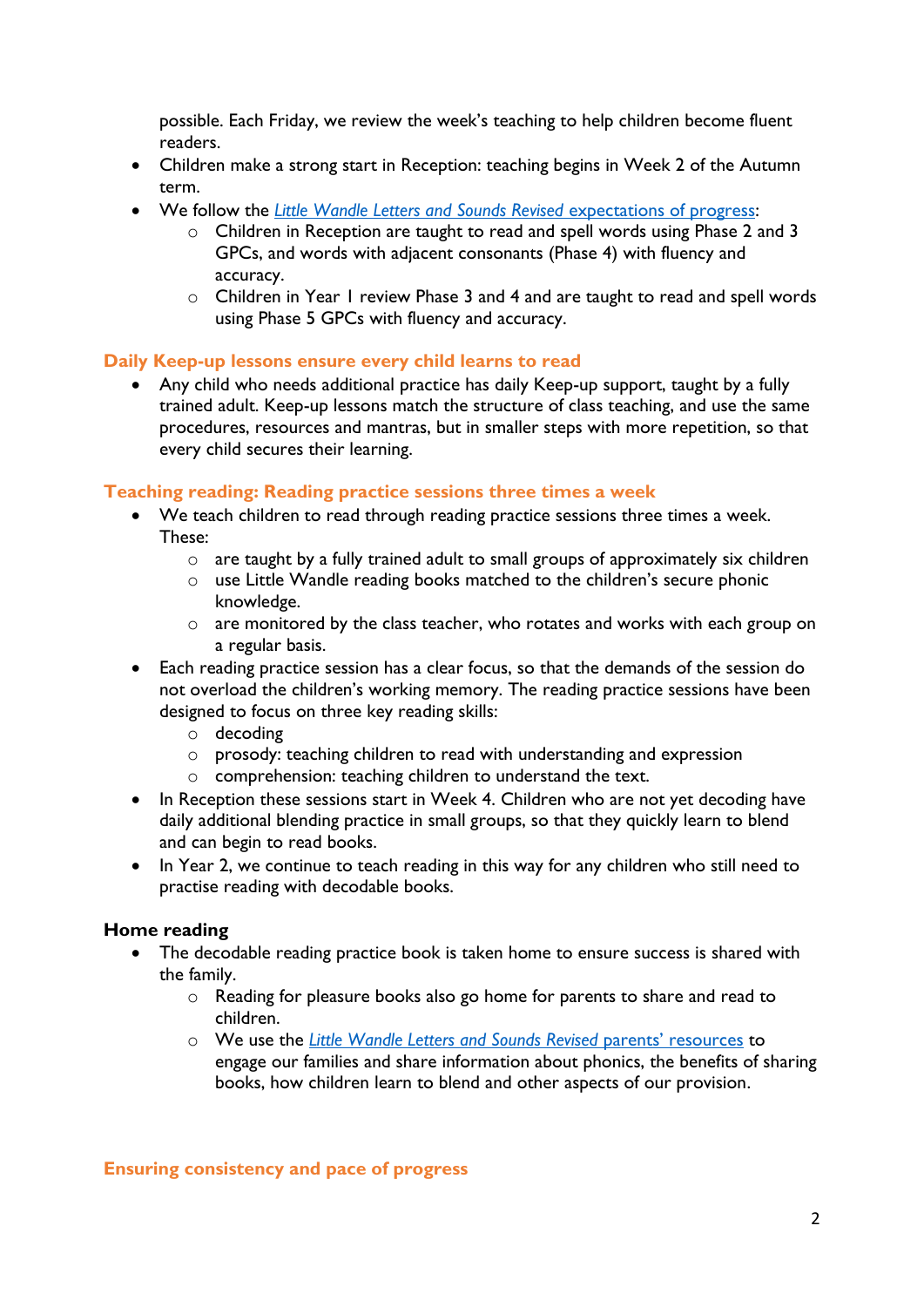- Every EYFS and KS1 teacher and TA's in our school has been trained to teach reading, so we have the same expectations of progress. We all use the same language, routines and resources to teach children to read so that we lower children's cognitive load.
- Weekly content grids map each element of new learning to each day, week and term for the duration of the programme.
- Lesson templates, Prompt cards and How to videos ensure teachers all have a consistent approach and structure for each lesson.
- The Reading Leader and SLT use the Audit and Prompt cards to regularly monitor and observe teaching; they use the summative data to identify children who need additional support and gaps in learning.

# **Ensuring reading for pleasure**

*'Reading for pleasure is the single most important indicator of a child's success.'* (OECD 2002) *'The will influences the skill and vice versa.'* (OECD 2010)

We value reading for pleasure highly and work hard as a school to grow our Reading for Pleasure pedagogy.

- We read to children every day. We choose these books carefully as we want children to experience a wide range of books, including books that reflect the children at The Grove School and our local community as well as books that open windows into other worlds and cultures.
- Every classroom has a wealth of books that encourages a love for reading. We curate these books and talk about them to entice children to read a wide range of books.
- In Reception, children have access to the reading corner every day in their Discovery Time and the books are continually refreshed.
- Children from Reception onwards have a home reading record. The parent records comments to share with the adults in school and the adults will write in this on a regular basis to ensure communication between home and school.
- As the children progress through the school, they are encouraged to write their own comments and keep a list of the books/authors that they have read.
- Children across the school have regular opportunities to engage with a wide range of Reading for Pleasure events (book fairs, author visits and workshops, national events etc).

# **Impact**

# **Assessment**

Assessment is used to monitor progress and to identify any child needing additional support as soon as they need it.

- **[Assessment for learning](https://www.littlewandlelettersandsounds.org.uk/wp-content/uploads/2021/03/LS-KEY-GUIDANCE-GETTING-STARTED-ASSESSMENT-FINAL.pdf)** is used:
	- o daily within class to identify children needing Keep-up support
	- o weekly in the Review lesson to assess gaps, address these immediately and secure fluency of GPCs, words and spellings.
- **•** [Summative assessment](https://www.littlewandlelettersandsounds.org.uk/resources/my-letters-and-sounds/assessment-tools/) is used:
	- o every six weeks to assess progress, to identify gaps in learning that need to be addressed, to identify any children needing additional support and to plan the Keep-up support that they need.